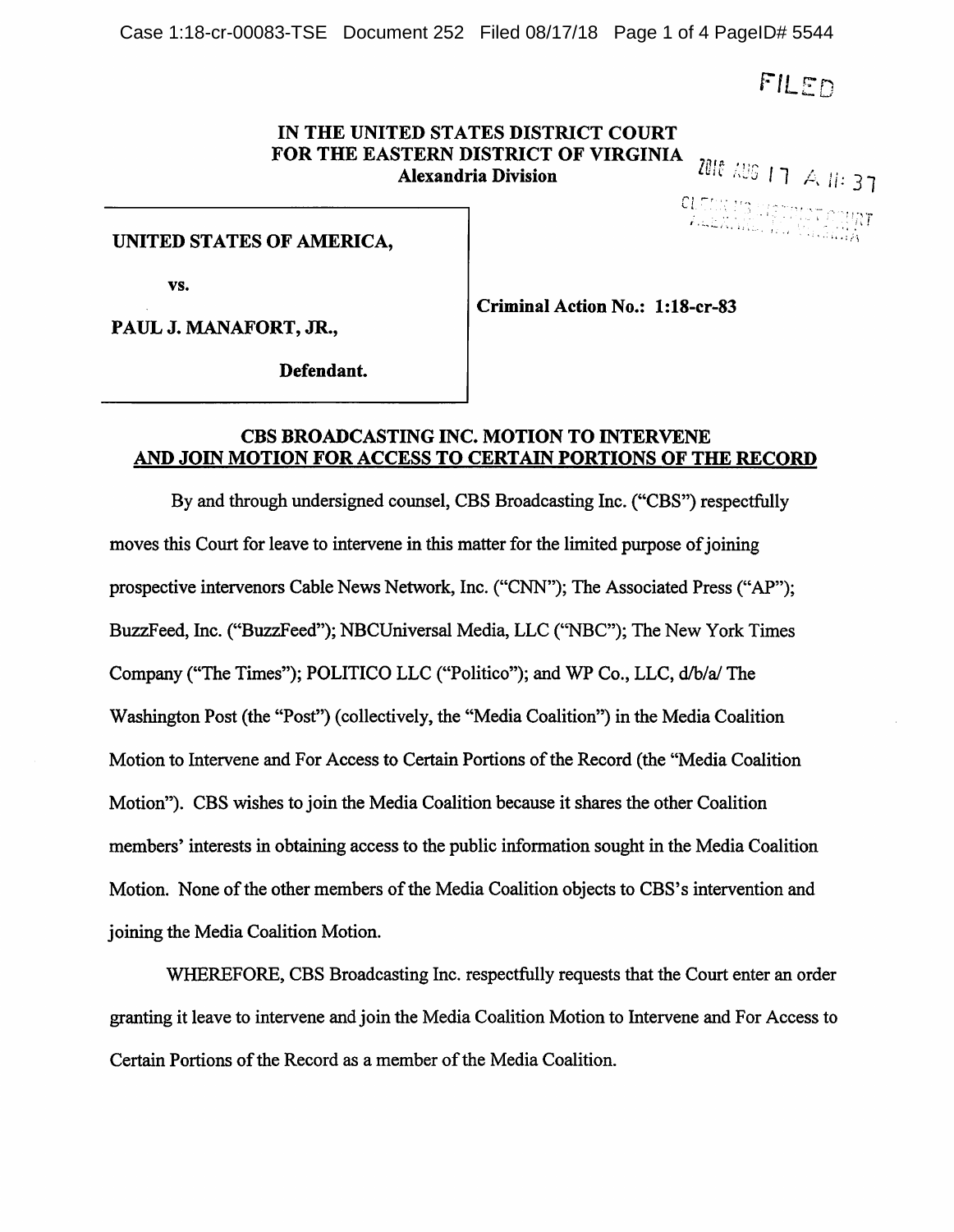Respectfully submitted.

## Dated: August 17, 2018 BALLARD SPAHR LLP

 $By: < \mathcal{A}$ 

Jay Ward Brown (Va. Bar No. 34355) browniav@balladspahr.com Matthew E. Kelley (Va. Bar No. 84045) kellevm@ballardspahr.com BALLARD SPAHR LLP 1909 K Street, NW Washington, D.C. 20006-1157 T:(202) 508-1136 F: (202) 661-2299

Counsel for Cable News Network, Inc.; The Associated Press; BuzzFeed, Inc.; CBS Broadcasting Inc.; NBCUniversal Media, LLC; The New York Times Company; POLITICO LLC; and WP Co., LLC, d/b/a/The Washington Post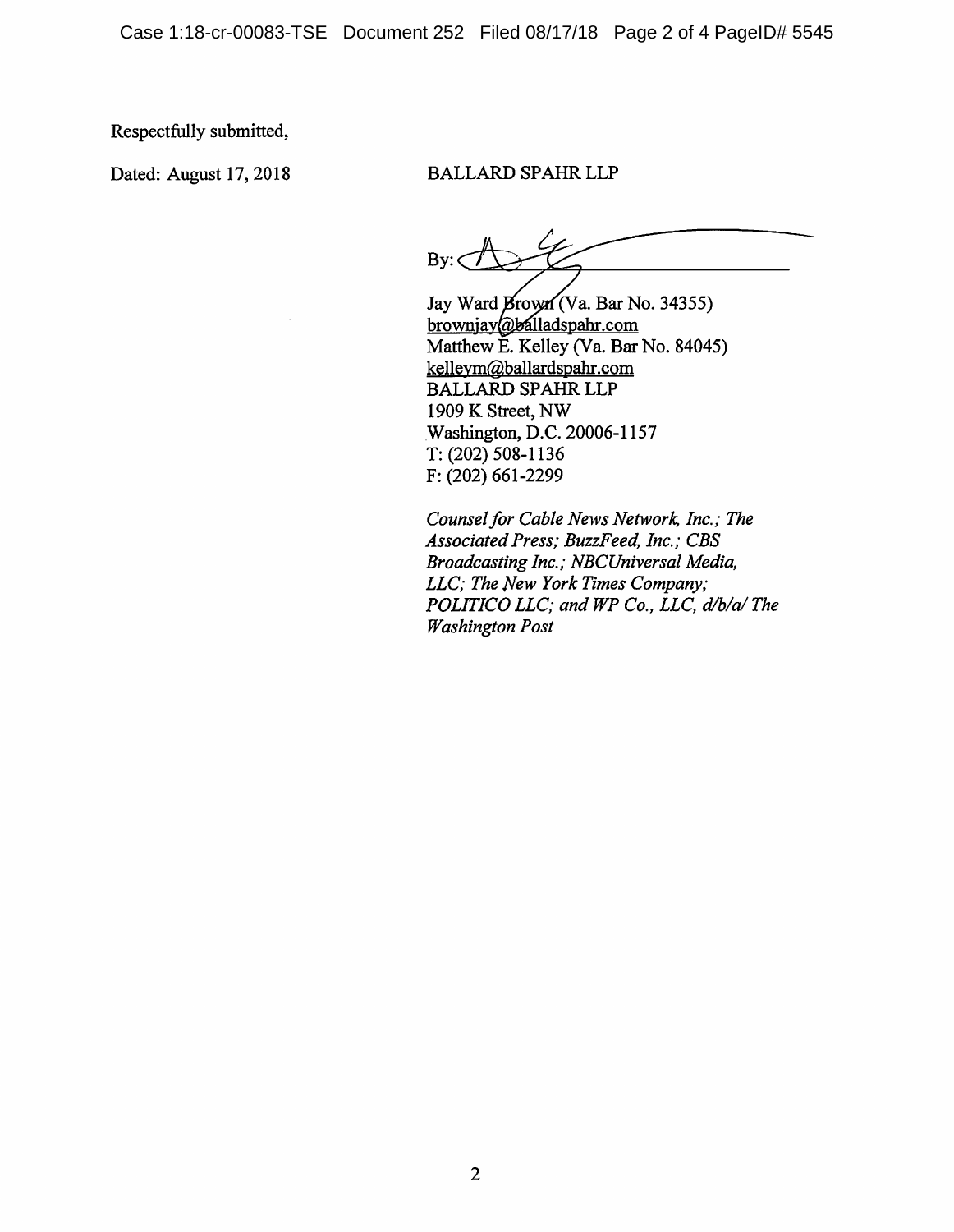## CERTIFICATE OF SERVICE

I hereby certify that on this 17th day of August, 2018,1 caused true and correct copies of the foregoing Motion to Intervene and Join Motion For Access to Certain Portions of the Record, along with true and correct copies of the Memorandum in support thereof, the proposed order, and the Corporate Disclosure Statements, to be served via electronic mail and U.S. Mail on the following counsel of record:

Andrew A. Weissmann Adam C. Jed Brandon Lang Van Grack Greg D. Andres Michael R. Dreeben Scott Andrew Meisler Uzo Asonye U.S. Attomey's Office for the Eastern District of Virginia 2100 Jamieson Avenue Alexandria, VA 22314 (703) 299-3700 aaw@usdoi.gov  $\overline{\text{aci@usdoi.gov}}$ bvg@usdoi.gov GDA@usdoj.gov mrd@usdoj.gov sacm@usdoj.gov

### Attorneys for the United States of America

Jay Rohit Nanavati Kostelanetz & Fink LLP 601 New Jersey Avenue NW Suite 620 Washington, DC 20001 (202) 875-8000 jnanavati@kflaw.com

Thomas E. Zehnle Law Office of Thomas E. Zehnle 601 New Jersey Avenue NW Suite 620 Washington, DC 20001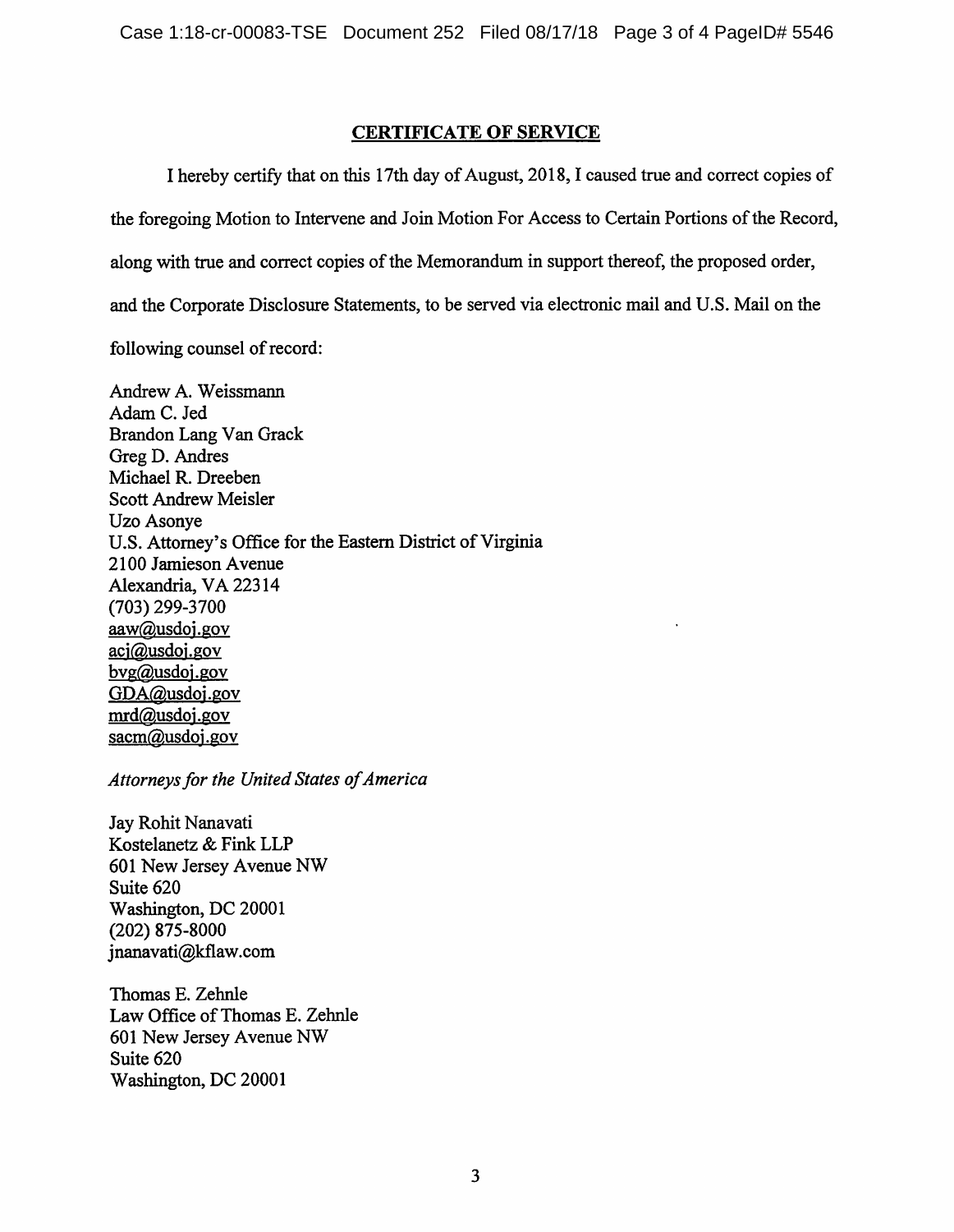Case 1:18-cr-00083-TSE Document 252 Filed 08/17/18 Page 4 of 4 PageID# 5547

Í

(202) 368.4668 tezehnle@gmail.com

Attorneys for Defendant Paul J. Manafort, Jr.

By: Matthew E. Kelley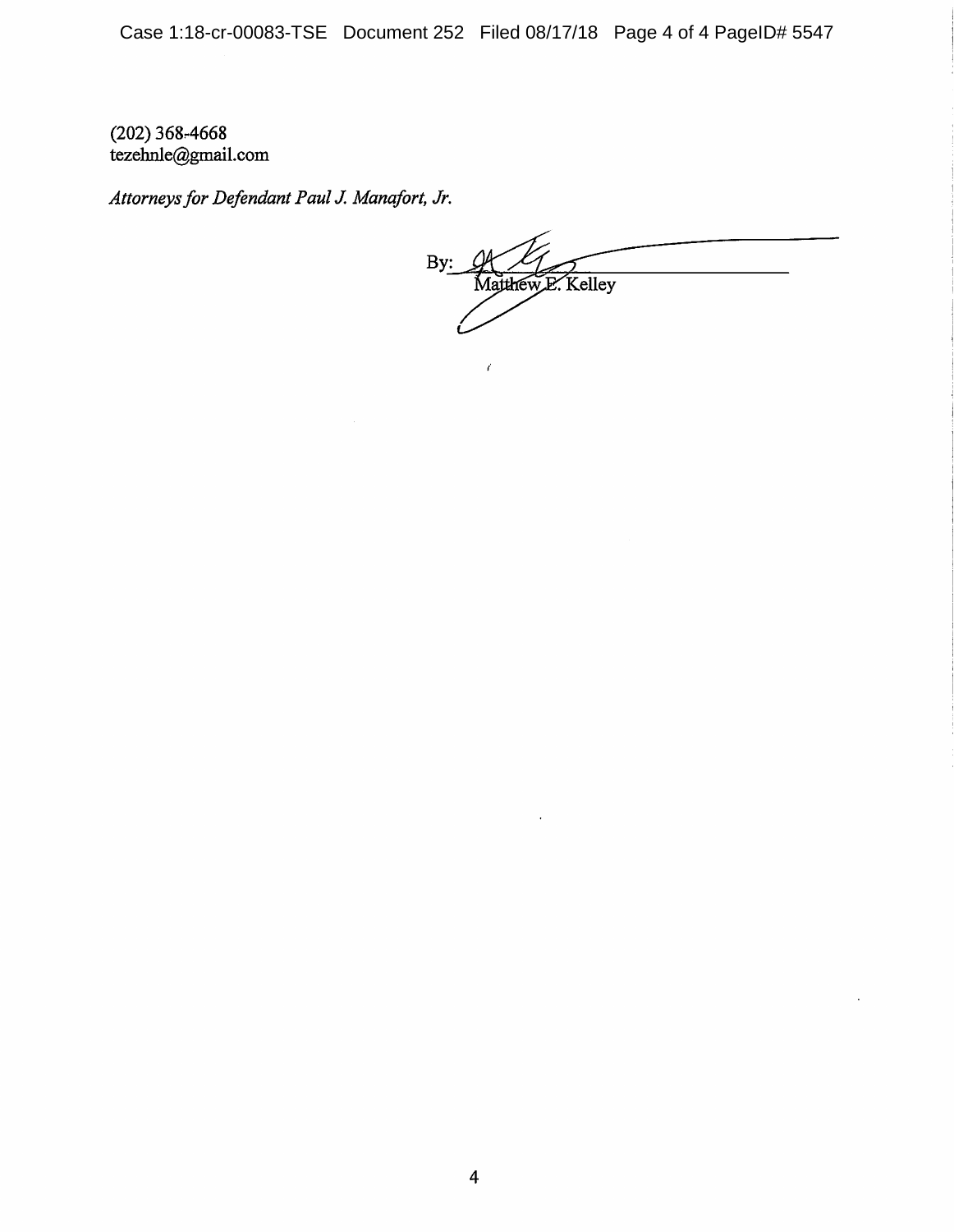Case 1:18-cr-00083-TSE Document 252-1 Filed 08/17/18 Page 1 of 4 PageID# 5548

 $FlL$  $F$  $n$ 

## IN THE UNITED STATES DISTRICT COURT FOR THE EASTERN DISTRICT OF VIRGINIA  $\frac{1}{l}$ Alexandria Division  $\mathbb{R}^3$  and  $\mathbb{R}^3$  and  $\mathbb{R}^3$

 $c_1$  —  $\sim$ ■ ;'aT

#### UNITED STATES OF AMERICA,

vs.

PAUL J. MANAFORT, JR.,

Criminal Action No.: I:18-cr-83

Defendant.

### NOTICE OF CBS BROADCASTING INC. MOTION TO INTERVENE AND JOIN MOTION FOR ACCESS TO CERTAIN PORTIONS OF THE RECORD

By and through undersigned counsel, CBS Broadcasting Inc. ("CBS") hereby provides notice of its filing on this date of its Motion to Intervene and Join Motion for Access to Certain Portions of the Record.

The Media Coalition has requested an expedited hearing on its Motion on Friday, August 17,2018, or at the Court's earliest convenience. CBS respectfully requests that its Motion be heard contemporaneously with the original Media Coalition Motion. Should the Court not approve an expedited hearing, CBS intends to present this Motion at the next regularly scheduled motions hearing on Friday, August 24,2018.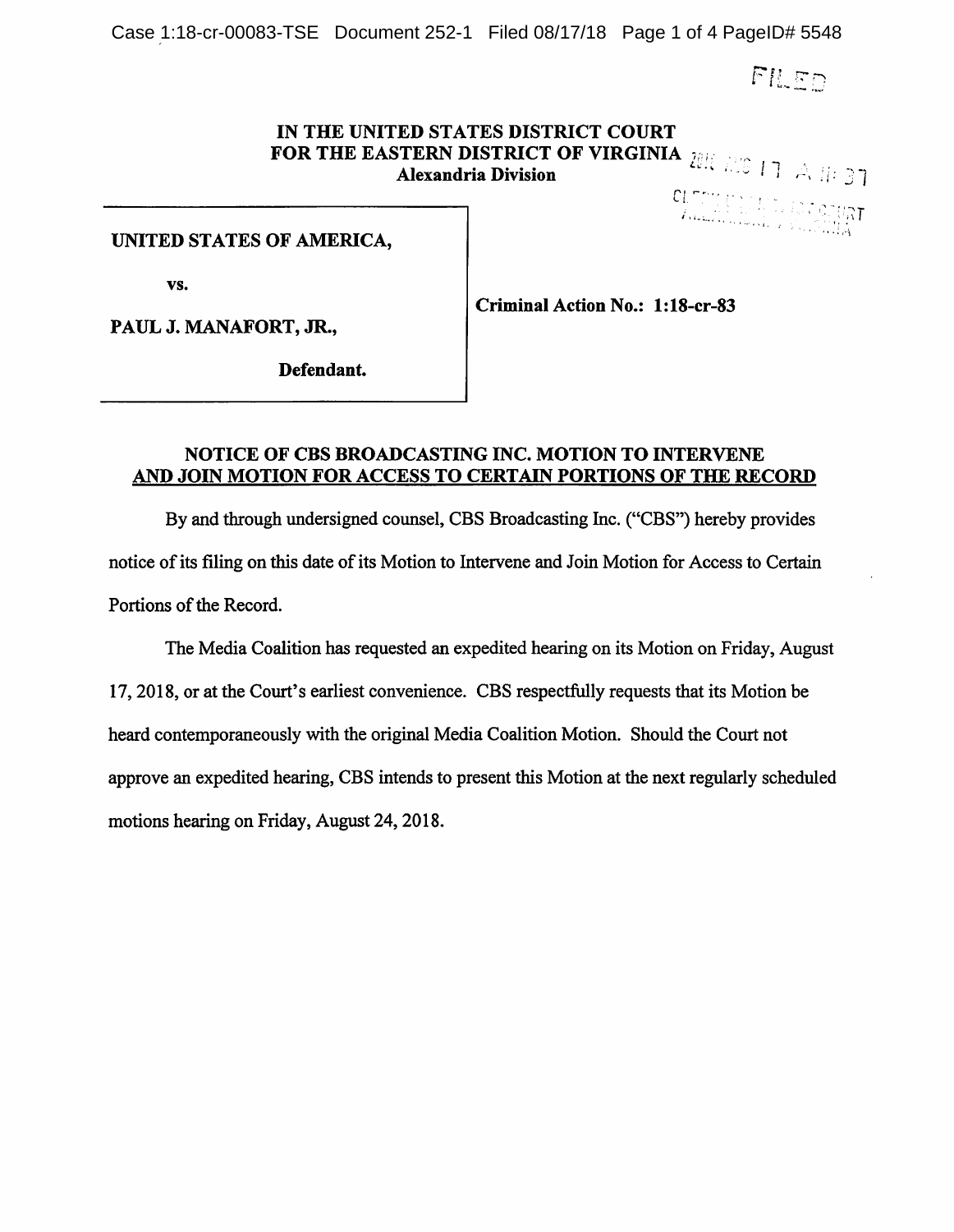Case 1:18-cr-00083-TSE Document 252-1 Filed 08/17/18 Page 2 of 4 PageID# 5549

Respectfully submitted.

#### Dated: August 17, 2018 BALLARD SPAHR LLP

By:

Jay Ward Brown (Va. Bar No. 34355) brownjay@balladspahr.com Matthew E. Kelley (Va. Bar No. 84045) kellevm@ballardspahr.com BALLARD SPAHR LLP 1909 K Street, NW Washington, D.C. 20006-1157 T: (202) 508-1136 F: (202) 661-2299

Counsel for Cable News Network, Inc.; The Associated Press; BuzzFeed, Inc.; CBS Broadcasting Inc.; NBCUniversal Media, LLC; The New York Times Co.; POLITICO, LLC; and WP Co., LLC, d/b/a/ The Washington Post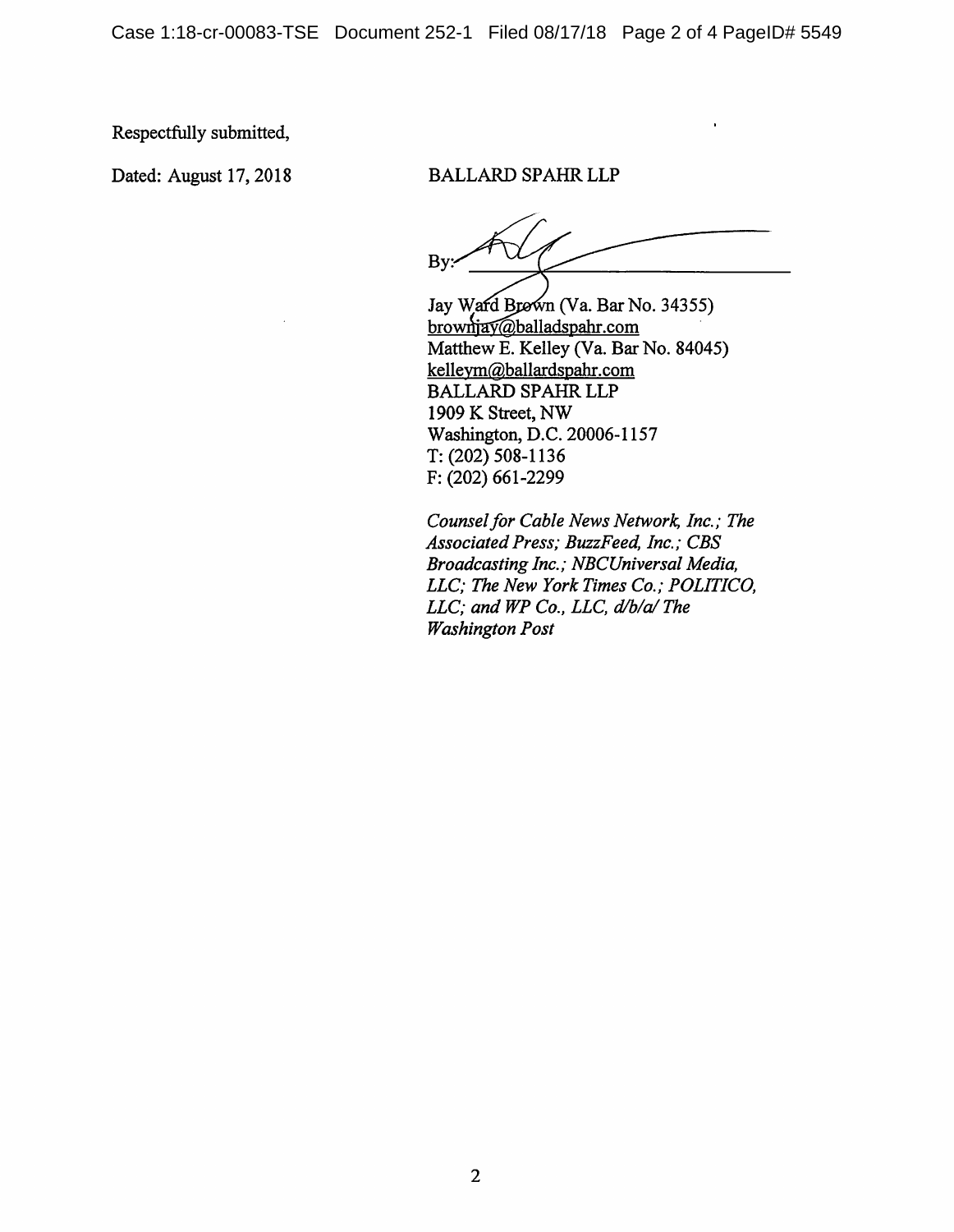## CERTIFICATE OF SERVICE

I hereby certify that on this 17th day of August, 2018,1 caused true and correct copies of the foregoing Notice of CBS Broadcasting Inc. Motion to Intervene and Join Motion For Access

to Certain Portions of the Record to be served via electronic mail and U.S. Mail on the following

counsel of record:

Andrew A. Weissmann Adam C. Jed Brandon Lang Van Grack Greg D. Andres Michael R. Dreeben Scott Andrew Meisler Uzo Asonye U.S. Attorney's Office for the Eastern District of Virginia 2100 Jamieson Avenue Alexandria, VA 22314 (703) 299-3700 aaw@usdoi.gov aci@usdoi.gov bvg@usdoi.gov GDA@usdoj.gov mrd@usdoj.gov sacm@usdoj.gov

## Attorneys for the United States of America

Jay Rohit Nanavati Kostelanetz & Fink LLP 601 New Jersey Avenue NW Suite 620 Washington, DC 20001 (202) 875-8000 jnanavati@kflaw.com

Thomas E. Zehnle Law Office of Thomas E. Zehnle 601 New Jersey Avenue NW Suite 620 Washington, DC 20001 (202) 368-4668 tezehnle@gmail.com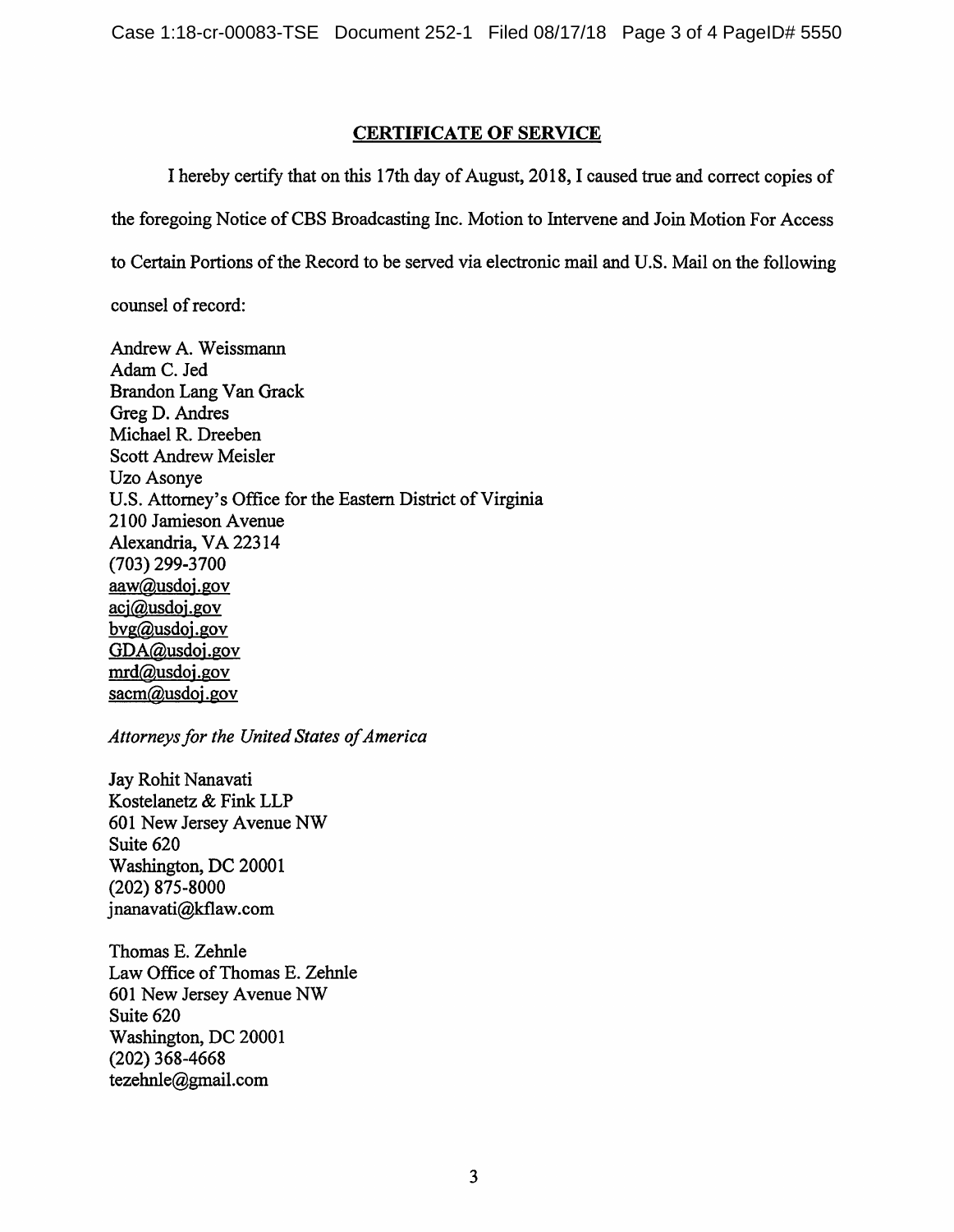Case 1:18-cr-00083-TSE Document 252-1 Filed 08/17/18 Page 4 of 4 PageID# 5551

Attorneys for Defendant Paul J. Manafort, Jr.

 $\sim$   $\omega$ 

By: $\frac{1}{2}$ Matthew E. Kelley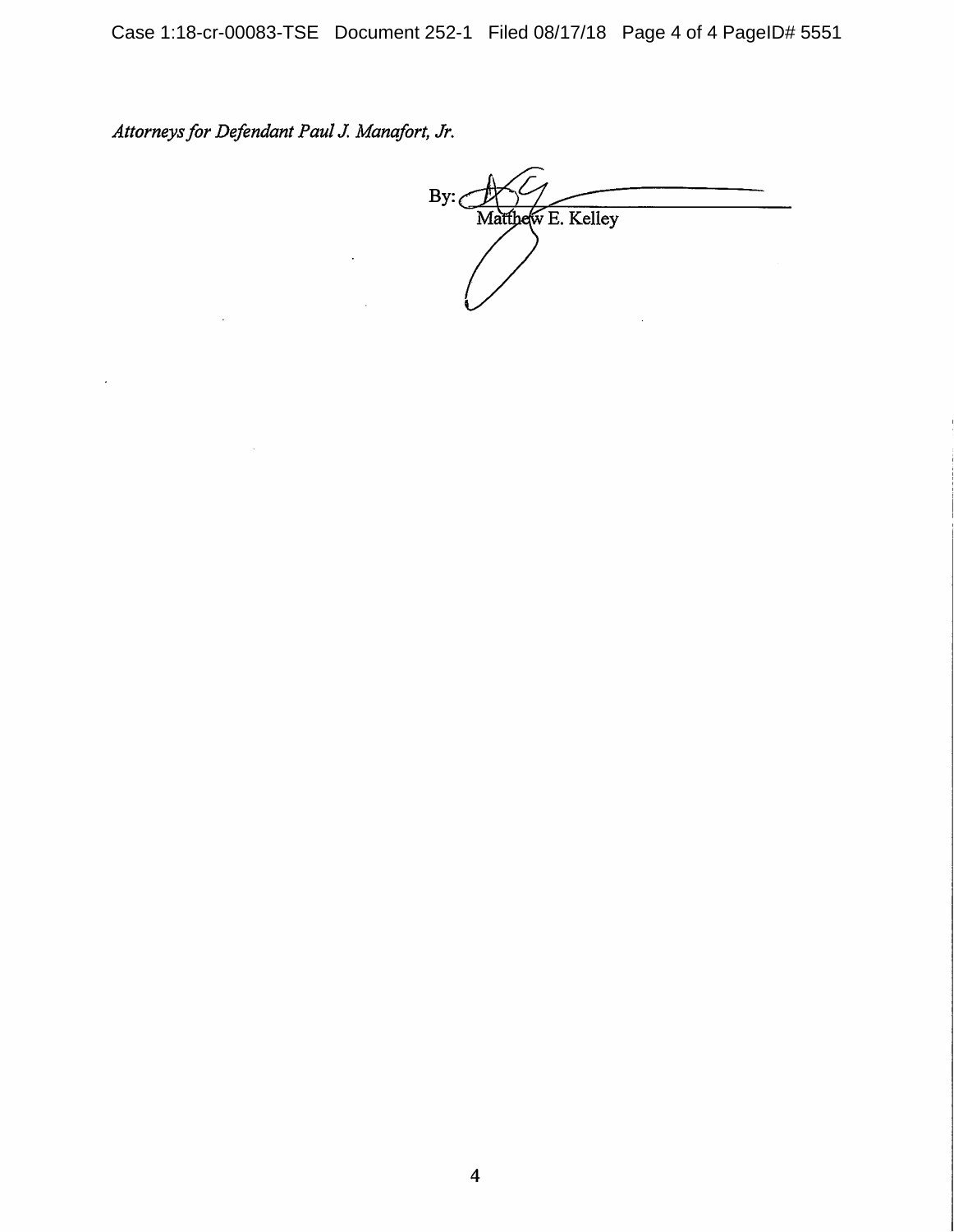#### IN THE UNITED STATES DISTRICT COURT FOR THE EASTERN DISTRICT OF VIRGINIA Alexandria Division

**2010** AUG 1 7 A 11: 37

### UNITED STATES OF AMERICA,

vs.

Criminal Action No.: l:18-cr-83

PAUL J. MANAFORT, JR.,

Defendant.

## CORPORATE DISCLOSURE STATEMENT

Pursuant to Federal Rule of Criminal Procedure 12.4 and Local Criminal Rule 12.4,

undersigned counsel hereby certify that:

1. CBS Broadcasting Inc. is a wholly owned subsidiary of CBS Corporation,

a publicly traded company. National Amusements, Inc., a privately held company, beneficially owns the majority of the Class A voting stock of CBS Corporation. CBS Corporation is not aware of any other ownership of the Class A voting stock of CBS Corporation in the amount of ten percent or more.

These representations are made in order that judges of this Court may determine the need for recusal.

FILED